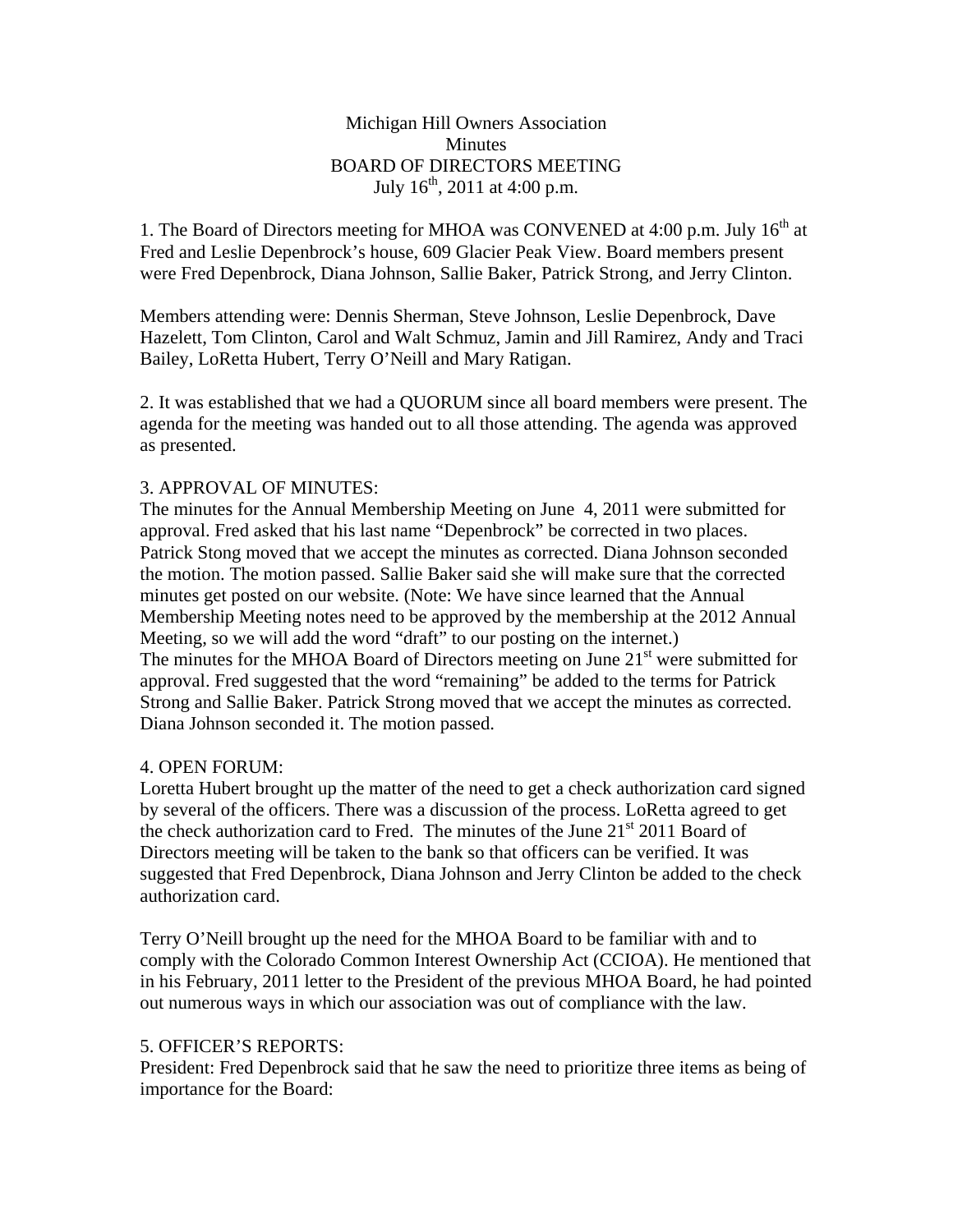--Water usage, including documentation of wells, violations, and water augmentation management

--Road maintenance- on-going, expensive, and very high priority to the membership --Organizational review. Fred said that he found in his research of MHOA's official documents that there were many instances where they are outdated and/or out of compliance with CCIOA and thus the importance of bringing our articlesof incorporation, covenants, and by-laws into compliance and reflecting the present situation in the life of the MHOA community.

Vice-President: Diana Johnson referred to Traci Bailey for a summary of ACC issues. Traci reported that one owner has submitted a plan to build a garage and several owner's have brought their properties into "compliance". Traci is working on compliance letters, building permit notices or refusals, shed or trailer removal notices, one instance where there is a lack of a building permit, and one inquiry about building a "greener" home on vacant land. All records of letters and permits are kept in ACC files in Traci's possession.

Secretary: Sallie Baker reported on a major step in improved communication since a group e-mail was sent out to all MHOA members telling of the Clean-up Day, Luncheon, and Board Meeting on July  $16<sup>th</sup>$ . She thanked Traci and Andy Bailey for lending a hand with their computer expertise. She also reported on a meeting held on July  $6<sup>th</sup>$  with four other concerned homeowner's to survey the Colorado Common Interest Ownership Act (Article 33.3) Present were Dave Hazlett, Carol Schmuz, Terry O'Neill, Gerry Dean, and Sallie Baker.

Treasurer: Patrick Strong reported that he and Loretta Hubert have begun to compile the information necessary for a review of the books Incompliance with a motion to review the books from 2008 to the present that was passed by the MHOA Board at the June 21, 2011 meeting. Patrick reported that there are about twenty unpaid dues for 2011, and that we will have to adjust the late fees from what is contained in the Bylaws to be in compliance with C.C.I.O.A. Patrick said that a monthly Treasurer's Report is not here today, but will be sent to the Board by e-mail from LoRetta Hubert.

At Large: Jerry Clinton reported that some information has been passed over to her having to do with roads, but that she believes that much more information is needed to get a plan in place. Jerry will invite outside experts to be part of a committee to advise her on the best way to move forward in managing the roads.

6. REVIEW OF WATER ISSUES FOR MICHIGAN HILLS OWNER'S ASSOCIATION: Dennis Sherman said that Steve Johnson will forward all necessary paperwork he may have concerning the augmentation pond to the Board.

# 7. RECOMMMENDATION FOR REVIEW & REVISION OF ARTICLES OF INCORPORATION, COVENANTS, BY-LAWS TO COMPLY WITH ARTICLE 33.3 COLORADO COMMON INTEREST OWNERSHIP ACT:

Sallie Baker made a motion that we form a committee to study the Colorado Common Interest Ownership Act and rewrite the articles of incorporation, covenants, and by-laws,